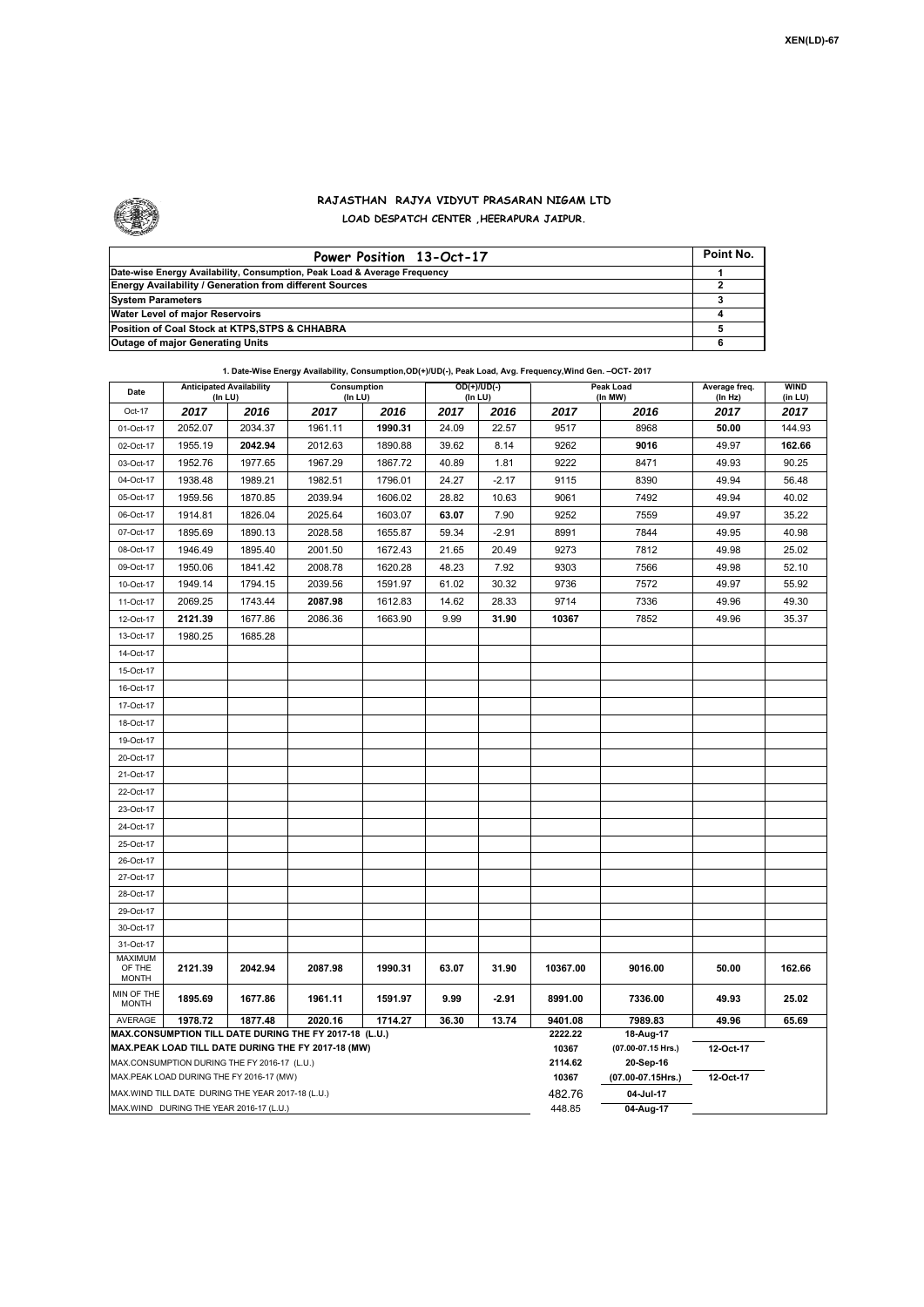|       | (In LU)                                         |                 |                             |                 |  |  |  |  |  |
|-------|-------------------------------------------------|-----------------|-----------------------------|-----------------|--|--|--|--|--|
| S.No. | Sources Available to Rajasthan / Installed      | Prior           | Prior                       | Actual          |  |  |  |  |  |
|       | Capacity as on 30.09.2016                       |                 | assessment of assessment of | Energy          |  |  |  |  |  |
|       | (In MW)                                         | Avail. For next | Avail.                      | <b>Received</b> |  |  |  |  |  |
|       |                                                 | Day             |                             |                 |  |  |  |  |  |
|       |                                                 | 12-Oct-17       |                             |                 |  |  |  |  |  |
| 1     | KTPS (1240/1240)                                | 222.00          | 222.00                      | 201.75          |  |  |  |  |  |
| 2     | STPS (1500/1500)                                | 164.00          | 164.00                      | 139.42          |  |  |  |  |  |
| 3     | DHOLPUR GAS CCPP (330/330)                      | 0.00            | 0.00                        | 25.25           |  |  |  |  |  |
| 4     | RAMGARH (273.5/273.5)                           | 50.00           | 46.00                       | 43.61           |  |  |  |  |  |
| 5     | RAPP-A(200/200)                                 | 41.00           | 41.00                       | 41.42           |  |  |  |  |  |
| 6     | MAHI (140/140)                                  | 0.00            | 0.00                        | 0.00            |  |  |  |  |  |
| 7     | CHAMBAL (RPS+JS) (135.5/271)                    | 31.08           | 29.00                       | 28.27           |  |  |  |  |  |
| 8     | <b>GIRAL LIGNITE (250/250)</b>                  | 0.00            | 0.00                        | 0.00            |  |  |  |  |  |
| 9     | CHHABRA TPS 1000/1000)                          | 164.00          | 164.00                      | 164.53          |  |  |  |  |  |
| 10    | ADANI (TPS) + KALISINDH (TPS)                   | 285.00          | 285.00                      | 278.85          |  |  |  |  |  |
|       | $(1200+1200/1320+1200)$                         |                 |                             |                 |  |  |  |  |  |
| 11    | WIND FARM (3980.40/4119.15)                     | 47.50           | 45.50                       | 35.37           |  |  |  |  |  |
| 12    | SOLAR POWER(737.70/1295.70)                     | 0.00            | 0.00                        | 0.72            |  |  |  |  |  |
| 13    | CAPTIVE POWER PLANTS                            | 0.00            | 0.00                        | 0.00            |  |  |  |  |  |
| 14    | REGIONAL (INTRA STATE) O.A. (VLTPS)             | 0.00            | 0.00                        | 0.00            |  |  |  |  |  |
| 15    | OPEN ACCESS                                     | 53.39           | 41.85                       | 41.85           |  |  |  |  |  |
| 16    | BIOMASS - (101.95/119.25)                       | 4.00            | 4.00                        | 3.62            |  |  |  |  |  |
| 17    | BARSINGHSAR LTPS(250/250)                       | 53.00           | 53.00                       | 52.17           |  |  |  |  |  |
| 18    | RAJWEST (1080/1080)                             | 137.00          | 201.00                      | 197.73          |  |  |  |  |  |
|       | <b>TOTAL (A): 1-18</b>                          | 1251.97         | 1296.35                     | 1254.56         |  |  |  |  |  |
| 19    | <b>BBMB COMPLEX</b>                             |                 |                             |                 |  |  |  |  |  |
|       | a) BHAKRA(230.79/1516.3)                        | 26.63           | 27.64                       | 26.44           |  |  |  |  |  |
|       |                                                 |                 |                             |                 |  |  |  |  |  |
|       | b) DEHAR (198/990)                              | 15.00           | 14.32                       | 14.72           |  |  |  |  |  |
|       | c) PONG (231.66/396)                            | 41.75           | 29.01                       | 38.80           |  |  |  |  |  |
|       | TOTAL: a TO c                                   | 83.38           | 70.97                       | 79.96           |  |  |  |  |  |
| 20    | <b>CENTRAL STATIONS</b>                         |                 |                             |                 |  |  |  |  |  |
|       | d) SINGRAULI (300/2000)                         | 89.78           | 81.58                       | 84.96           |  |  |  |  |  |
|       | (310.24/3000)<br>e) RIHAND                      | 118.40          | 118.40                      | 118.40          |  |  |  |  |  |
|       | f) UNCHAHAR-I(20/420)                           | 3.02            | 2.82                        | 2.01            |  |  |  |  |  |
|       | g) UNCHAHAR-II& III(61/630)                     | 34.88           | 37.24                       | 29.22           |  |  |  |  |  |
|       | h) INDIRA GANDHI STPS(JHAJHAR) 0.00/1500)       | 0.00            | 0.00                        | 0.00            |  |  |  |  |  |
|       | i) NCTPS DADRI St-II (43.22/980) + DADRI-TH     | 11.51           | 9.61                        | 5.19            |  |  |  |  |  |
|       | j) DADRI GAS (77/830)                           | 2.99            | 2.88                        | 2.93            |  |  |  |  |  |
|       | k) ANTA<br>(83.07/419)                          | 1.91            | 0.58                        | 2.49            |  |  |  |  |  |
|       | I) AURAIYA<br>(61.03/663)                       | 1.10            | 0.36                        | 1.08            |  |  |  |  |  |
|       | m) NAPP<br>(44/440)                             | 9.36            | 9.60                        | 9.60            |  |  |  |  |  |
|       | $n)$ RAPP-B<br>(125/440)                        | 33.24           | 33.24                       | 33.24           |  |  |  |  |  |
|       | o) RAPP-C<br>(88/440)                           | 20.58           | 20.58                       | 20.58           |  |  |  |  |  |
|       | p) SALAL<br>(20.36/690)                         | 1.92            | 1.89                        | 1.89            |  |  |  |  |  |
|       | (70.37/720)<br>q) URI                           | 3.36            | 3.34                        | 3.20            |  |  |  |  |  |
|       | r) TANAKPUR (10.86/94)                          | 1.95            | 2.02                        | 2.01            |  |  |  |  |  |
|       | s) CHAMERA - (105.84/540)                       | 6.51            | 6.86                        | 6.86            |  |  |  |  |  |
|       | t) CHAMERA-II (29.01/300)                       | 2.71            | 2.90                        | 2.68            |  |  |  |  |  |
|       | u) CHAMERA-III (25.21/231)                      | 2.02            | 1.86                        | 2.02            |  |  |  |  |  |
|       | v) DHAULIGANGA (27/280)                         | 2.94            | 3.07                        | 2.90            |  |  |  |  |  |
|       | w) DULHASTI (42.42/390)                         | 9.57            | 10.09                       | 9.36            |  |  |  |  |  |
|       | x) SEWA (13/120)                                | 0.39            | 0.39                        | 0.39            |  |  |  |  |  |
|       | y) NJPC (112.00/1500) + RAMPUR(31.808/412.02)   | 15.20           | 15.68                       | 15.01           |  |  |  |  |  |
|       | z) TEHRI (75/1000)                              | 5.18            | 5.18                        | 5.18            |  |  |  |  |  |
|       | aa) KOTESHWR (33.44/400) + PARBATI3 (56.73/520) |                 | 5.90                        | 8.92            |  |  |  |  |  |
|       |                                                 | 5.36            |                             |                 |  |  |  |  |  |
|       | ab) TALA                                        | 2.64            | 2.09                        | 2.09            |  |  |  |  |  |
|       | ac) MUNDRA UMPP (380/4000)                      | 70.08           | 70.08                       | 70.08           |  |  |  |  |  |
|       | ad) SASAN (372/3960)                            | 71.88           | 72.24                       | 72.24           |  |  |  |  |  |
|       | ae) FRKKA+KHLGN+TLCHR (70.18/3940)              | 29.06           | 28.86                       | 26.99           |  |  |  |  |  |
|       | af) URS POWER(DADRI TH-I)                       | 0.00            | 0.00                        | 0.00            |  |  |  |  |  |
|       | TOTAL SCHEDULE(a TO af)                         | 640.91          | 620.30                      | 621.48          |  |  |  |  |  |
|       | LOSSES                                          | $-21.66$        | $-20.59$                    | $-24.05$        |  |  |  |  |  |
|       | NET SCHEDULED                                   | 619.26          | 599.71                      | 597.43          |  |  |  |  |  |
| 21    | BILATERAL (REG.) EXCL. BANKING                  | 8.21            | 8.56                        | 7.61            |  |  |  |  |  |
| 22    | <b>BANKING</b>                                  | 0.00            | 0.00                        | 0.00            |  |  |  |  |  |
| 23    | BILATERAL(INTER-REG.). EXCLUDING (ISOA &        | 103.27          | 90.47                       | 114.74          |  |  |  |  |  |
|       | BANKING)                                        |                 |                             |                 |  |  |  |  |  |
| 24    | INTER STATE OPEN ACCESS (BILATERAL+IEX)         | $-53.39$        | $-41.85$                    | $-41.85$        |  |  |  |  |  |
|       |                                                 |                 |                             |                 |  |  |  |  |  |
| 25    | INDIAN ENERGY EXCHANGE                          | 50.94           | 143.87                      | 143.87          |  |  |  |  |  |
|       | <b>TOTAL(B): (19 TO 25)</b>                     | 728.28          | 825.04                      | 821.81          |  |  |  |  |  |
|       | TOTAL GENERATION (A +B) : 1 TO 25               |                 |                             | 2076.37         |  |  |  |  |  |
|       | OVER DRAWAL (+)/UNDER DRAWAL (-)                |                 |                             | 9.99            |  |  |  |  |  |
|       | <b>GRAND TOTAL</b>                              | 1980.25         | 2121.39                     | 2086.36         |  |  |  |  |  |
|       | <b>LAST YEAR</b>                                | 1685.26         | 1677.86                     | 1663.89         |  |  |  |  |  |

## **2.Anticipated Availability/Generation From Different Sources**